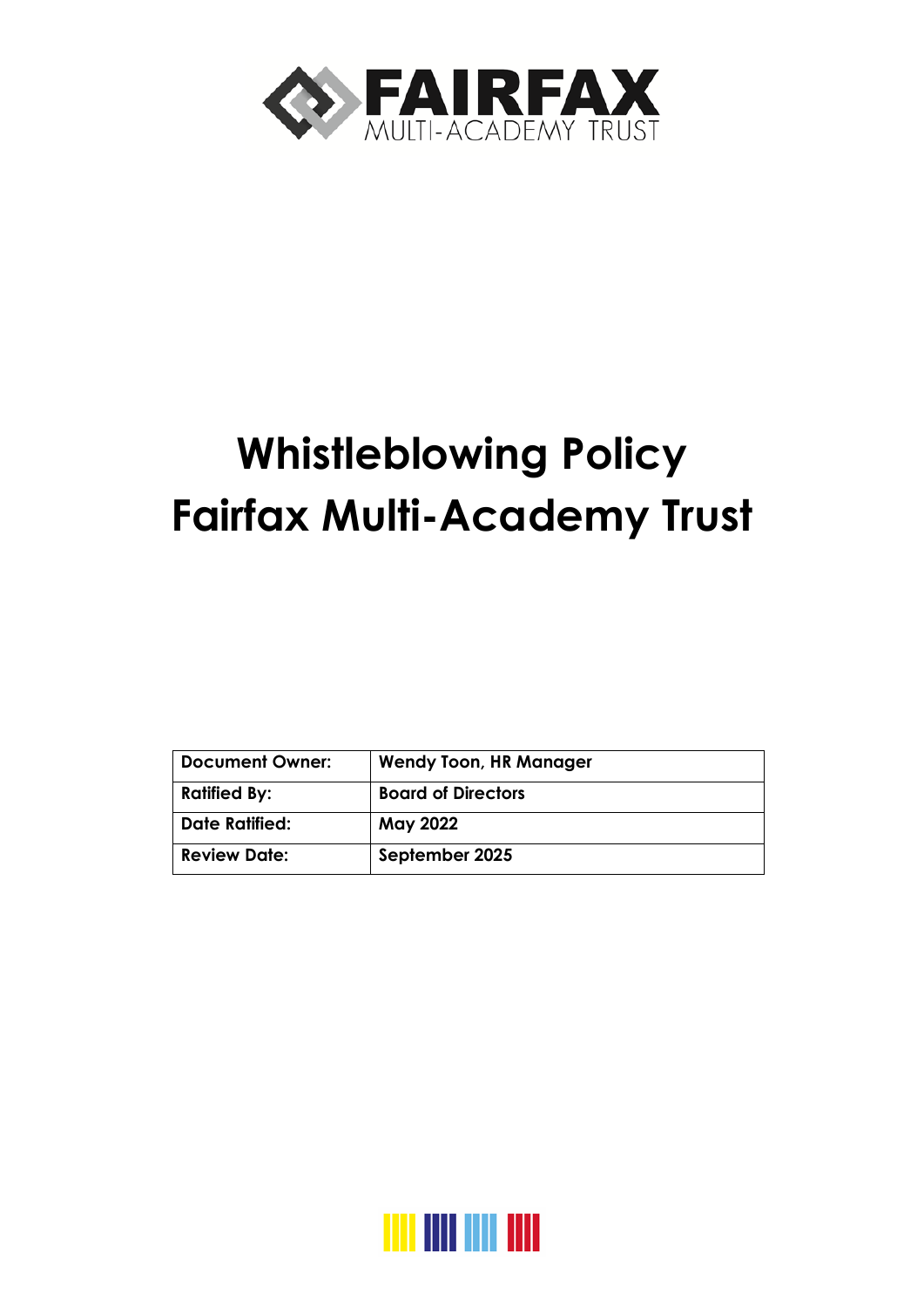

## **Contents**

| $\mathbf{1}$ .   |  |
|------------------|--|
| 2.               |  |
| 3.               |  |
| $\overline{4}$ . |  |
| -5.              |  |
| 6.               |  |
| 7.               |  |
| 8.               |  |
| 9.               |  |
| <b>10</b>        |  |
| 11.              |  |

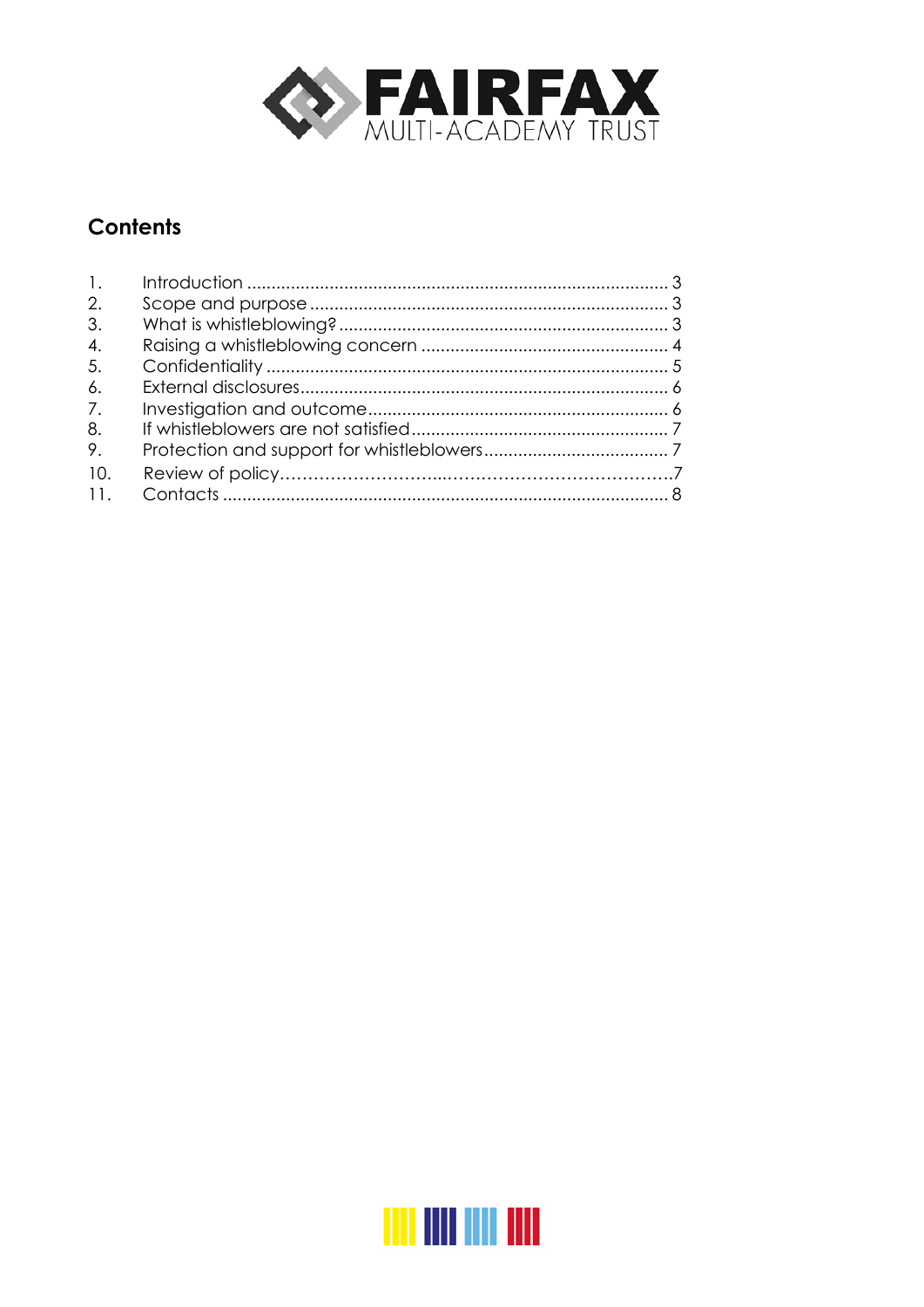

#### <span id="page-2-0"></span>**1. Introduction**

- 1.1 Fairfax Multi-Academy Trust (FMAT) is committed to the highest possible standards of honesty and integrity, and FMAT expects all staff to maintain these standards in accordance with the Staff Code of Conduct. However, all organisations face the risk of things going wrong from time to time or of unknowingly harbouring illegal or unethical conduct. A culture of openness and accountability is essential in order to prevent such situations occurring or to address them when they do occur.
- 1.2 This policy does not form part of any employee's contract of employment, and it may be amended at any time following consultation.

#### <span id="page-2-1"></span>**2. Scope and purpose**

- 2.1 The aims of this policy are:
	- (a) To encourage staff to report suspected wrongdoing as soon as possible, in the knowledge that their concerns will be taken seriously and investigated as appropriate and that their confidentiality will be respected.
	- (b) To provide staff with guidance on how to raise concerns.
	- (c) To reassure staff that they should be able to raise genuine concerns without fear of reprisals, even if they turn out to be mistaken.
- 2.2 This policy applies to all FMAT employees, the Trust Board, Academy Associates, consultants, contractors, casual and agency staff as well as volunteers (collectively referred to as staff in this policy).

#### <span id="page-2-2"></span>**3. What is whistleblowing?**

- 3.1 Whistleblowing is the disclosure of information which relates to suspected wrongdoing or dangers at work. The law provides protection for employees who raise legitimate concerns about specified matters or "qualifying disclosures". A qualifying disclosure is one made in the public interest by an employee who has a reasonable belief that there are wrongdoing or dangers at work. This may include:
	- (a) Criminal activity;
	- (b) Miscarriages of justice;
	- (c) Danger to health and safety;
	- (d) Damage to the environment;



Page **3** of **8**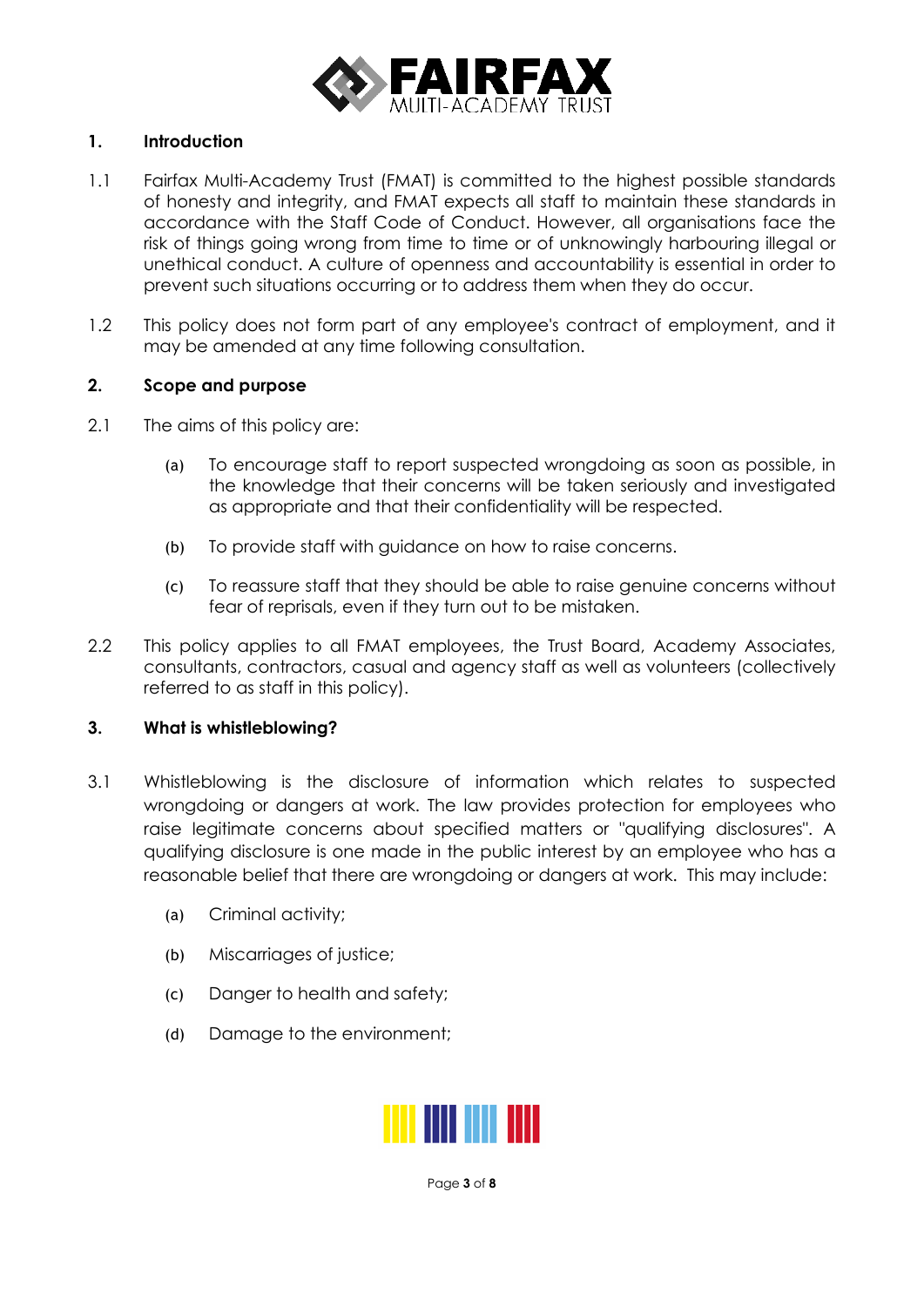

- (e) Failure to comply with any legal or professional obligation or regulatory requirements;
- (f) Bribery;
- (g) Financial fraud or mismanagement;
- (h) Negligence;
- (i) Breach of internal policies and procedures;
- (j) Conduct likely to damage FMAT's reputation;
- (k) Unauthorised disclosure of confidential information;
- (l) Other unethical behaviour;
- (m) The deliberate concealment of any of the above matters.
- 3.2 A whistleblower is a person who raises a genuine concern relating to any of the above. If an employee has any genuine concerns related to suspected wrongdoing or danger affecting any of the Trust's activities (a whistleblowing concern), they should report it under this policy.
- 3.3 This policy should not be used for complaints relating to an employee's own personal circumstances. In those cases, they should use the Grievance procedure.
- 3.4 If an employee is uncertain whether something is within the scope of this policy, they should seek advice from a member of FMAT's Leadership team (refer to paragraph 4.2).
- 3.5 If the concern is in relation to safeguarding and the welfare of pupils at FMAT, the employee should consider whether the matter is better raised under the Safeguarding and Child Protection policy and in accordance with the arrangements for reporting such concerns, although the principles set out in this policy may still apply.

#### <span id="page-3-0"></span>**4. Raising a whistleblowing concern**

- 4.1 The Trust hopes that employees will be able to raise any concerns with their line manager, either in person or on writing. They may be able to agree a way of resolving the concern quickly and effectively.
- 4.2 However, where the matter is more serious, or the employee feels that their line manager has not addressed their concern, or they prefer not to raise it with them for any reason, or the line manager is the subject of the complaint, the employee can raise the matter with:



Page **4** of **8**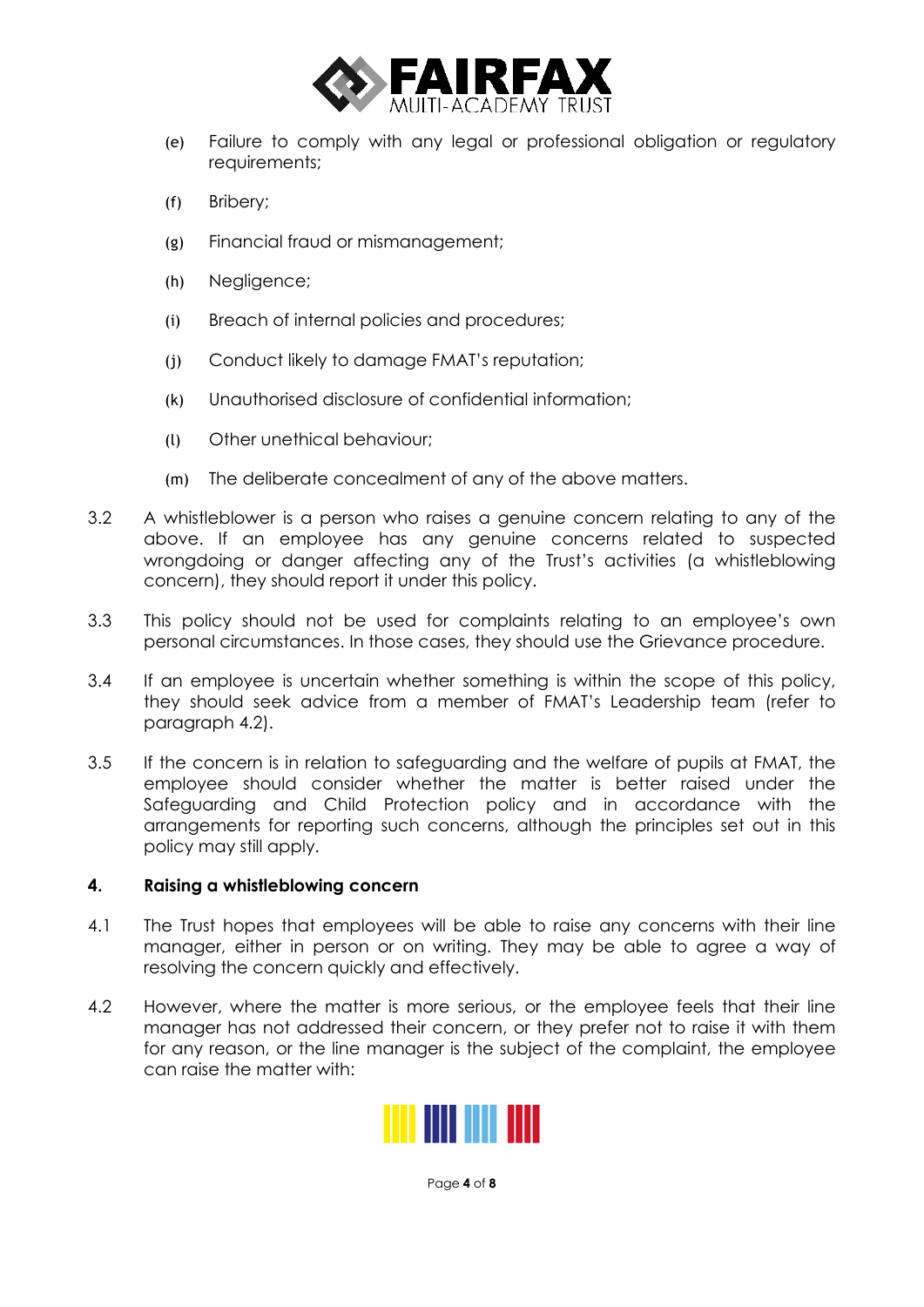

- (a) Relevant Vice Principal. This is the member of the senior team who is responsible managing whistleblowing complaints;
- (b) The Principal;
- (c) The Chief Executive Officer;
- (d) The Chair of the Trust Board.
- 4.3 Contact details are set out at the end of this policy.
- 4.4 FMAT will arrange a meeting with the employee as soon as possible to discuss their concern. Employees are entitled to bring a FMAT work colleague or trade union representative to any meetings under this policy. The companion must respect the confidentiality of the disclosure and any subsequent investigation.
- 4.5 A written summary of the concern will be taken, and a copy will be provided to the employee after the meeting. FMAT will also aim to give the employee an indication of how they propose to deal with the matter.

#### <span id="page-4-0"></span>**5. Confidentiality**

- 5.1 It is hoped that staff will feel able to voice whistleblowing concerns openly under this policy. However, if they want to raise a concern confidentially, every effort will be made to keep the whistleblower's identity confidential. If it is necessary for anyone investigating the concern to know their identity, it will be discussed with the whistleblower first.
- 5.2 FMAT does not encourage staff to make disclosures anonymously. Proper investigation may be more difficult or impossible, if further information cannot be obtained. It is also more difficult to establish whether any allegations are credible. Whistleblowers, who are concerned about possible reprisals if their identity is revealed, should come forward to one of the other contact points listed in paragraph 4.2; appropriate measures can then be taken to preserve confidentiality. If whistleblowers are in any doubt, they can seek advice from Public Concern at Work, the independent whistleblowing charity, which offers a confidential helpline. Their contact details are given at the end of this policy.
- 5.3 Where FMAT receives anonymous complaints, it will make a determination about whether to investigate based on:
	- (a) The seriousness of the issue raised;
	- (b) The credibility of the concern; and
	- (c) The likelihood of confirming the allegation from other sources.



Page **5** of **8**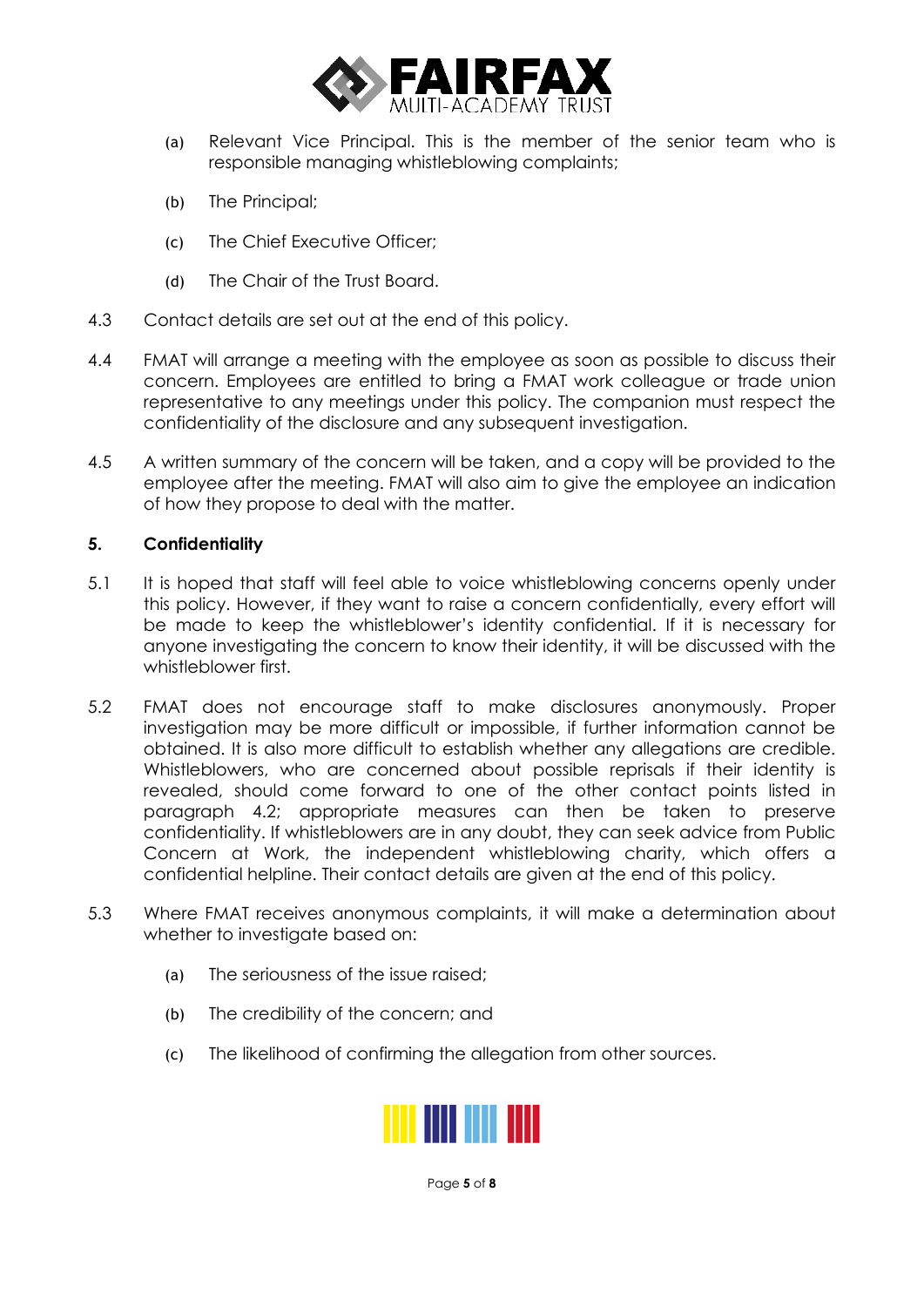

5.4 As part of the application of this policy, FMAT may collect, process and store personal data in accordance with FMAT's Data Protection Policy and Privacy Notice and in line with the requirements of current Data Protection Legislation.

#### <span id="page-5-0"></span>**6. External disclosures**

- 6.1 The aim of this policy is to provide an internal mechanism for reporting, investigating and remedying any wrongdoing in the workplace. In most cases, employees should not find it necessary to alert anyone externally.
- 6.2 The law recognises that in some circumstances it may be appropriate to report the concerns to an external body such as a regulator. It will very rarely, if ever, be appropriate to alert the media. Whistleblowers are strongly encouraged to seek advice before reporting a concern to anyone external. Public Concern at Work holds a list of prescribed regulators for reporting certain types of concern. Their contact details are at the end of this policy. Alternatively, the list is available from the Department for Business, Energy & Industrial Strategy (https://www.gov.uk/government/publications/blowing-the-whistle-list-ofprescribed-people-and-bodies--2).
- 6.3 Whistleblowing concerns usually relate to the conduct of FMAT staff, but they may sometimes relate to the actions of a third party, such as a contractor, supplier or service provider. The law allows employees to raise a concern with a third party, where they reasonably believe it relates mainly to their actions or something that is legally their responsibility. However, employees are encouraged to report such concerns internally first. They should contact their line manager or one of the other individuals set out in paragraph 4.2 for guidance.

#### <span id="page-5-1"></span>**7. Investigation and outcome**

- 7.1 Once employees have raised a concern, an initial assessment to determine the scope of any investigation will be carried out. FMAT will inform the employee of the outcome of the assessment. Employees may be required to attend additional meetings in order to provide further information.
- 7.2 In some cases, FMAT may appoint an investigator or team of investigators including staff with relevant experience of investigations or specialist knowledge of the subject matter. The investigator(s) will collate findings on the matter and may make recommendations for change to enable FMAT to minimise the risk of future wrongdoing. This will be sent to the Chief Executive Officer and/or the Trust Board to act upon.
- 7.3 FMAT will aim to keep the employee informed of the progress of the investigation, its likely timescale and outcome. However, sometimes the need for confidentiality may prevent the employee receiving specific details of the investigation or any disciplinary action taken as a result. Any information about the investigation must be treated confidentially.



Page **6** of **8**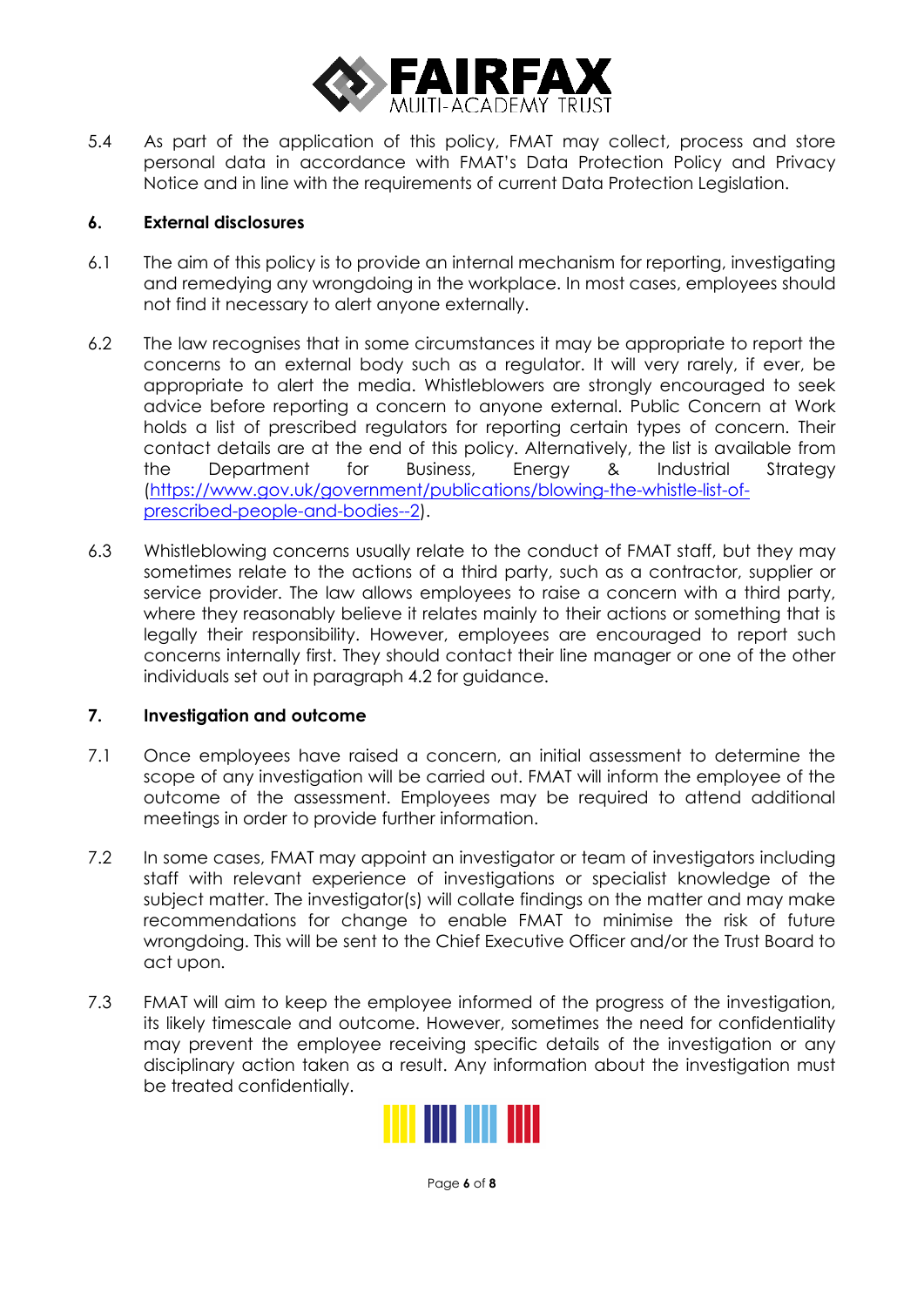

7.4 If it is concluded that a whistleblower has made false allegations maliciously, or with a view to personal gain, the whistleblower may be subject to disciplinary proceedings in line with the Disciplinary procedure.

#### <span id="page-6-0"></span>**8. If whistleblowers are not satisfied**

- 8.1 Whilst FMAT cannot always guarantee the outcome sought, they will try to deal with any concern fairly and in an appropriate way. By using this policy, whistleblowers can help to achieve this.
- 8.2 If whistleblowers are not happy with the way in which the concern has been handled, they can raise it with one of the other key contacts in paragraph 4.2. Alternatively, they may contact FMAT's external auditors. Contact details are set out at the end of this policy.

#### <span id="page-6-1"></span>**9. Protection and support for whistleblowers**

- 9.1 It is understandable that whistleblowers are sometimes worried about possible repercussions. FMAT aims to encourage openness and will support staff who raise genuine concerns under this policy, even if they turn out to be mistaken.
- 9.2 Staff must not suffer any detrimental treatment as a result of raising a genuine concern. Detrimental treatment includes dismissal, disciplinary action (refer to paragraph 7.4), threats or other unfavourable treatment connected with raising a concern. If whistleblowers believe that they have suffered any such treatment, they should inform one of the individuals in paragraph 4.2 immediately. If the matter is not remedied, they should raise it formally using FMAT's Grievance procedure.
- 9.3 Staff must not threaten or retaliate against whistleblowers in any way. Anyone involved in such conduct will be subject to disciplinary proceedings in line with the Disciplinary procedure.
- 9.4 A confidential employee counselling helpline, which offers 24-hour advice and support is, available to all staff; the telephone number is 0808 169 1675.

#### **10. Review of policy**

10.1 This policy is reviewed every three academic years by the Trust. The Trust will monitor the application and outcomes of this policy to ensure it is working effectively.



Page **7** of **8**